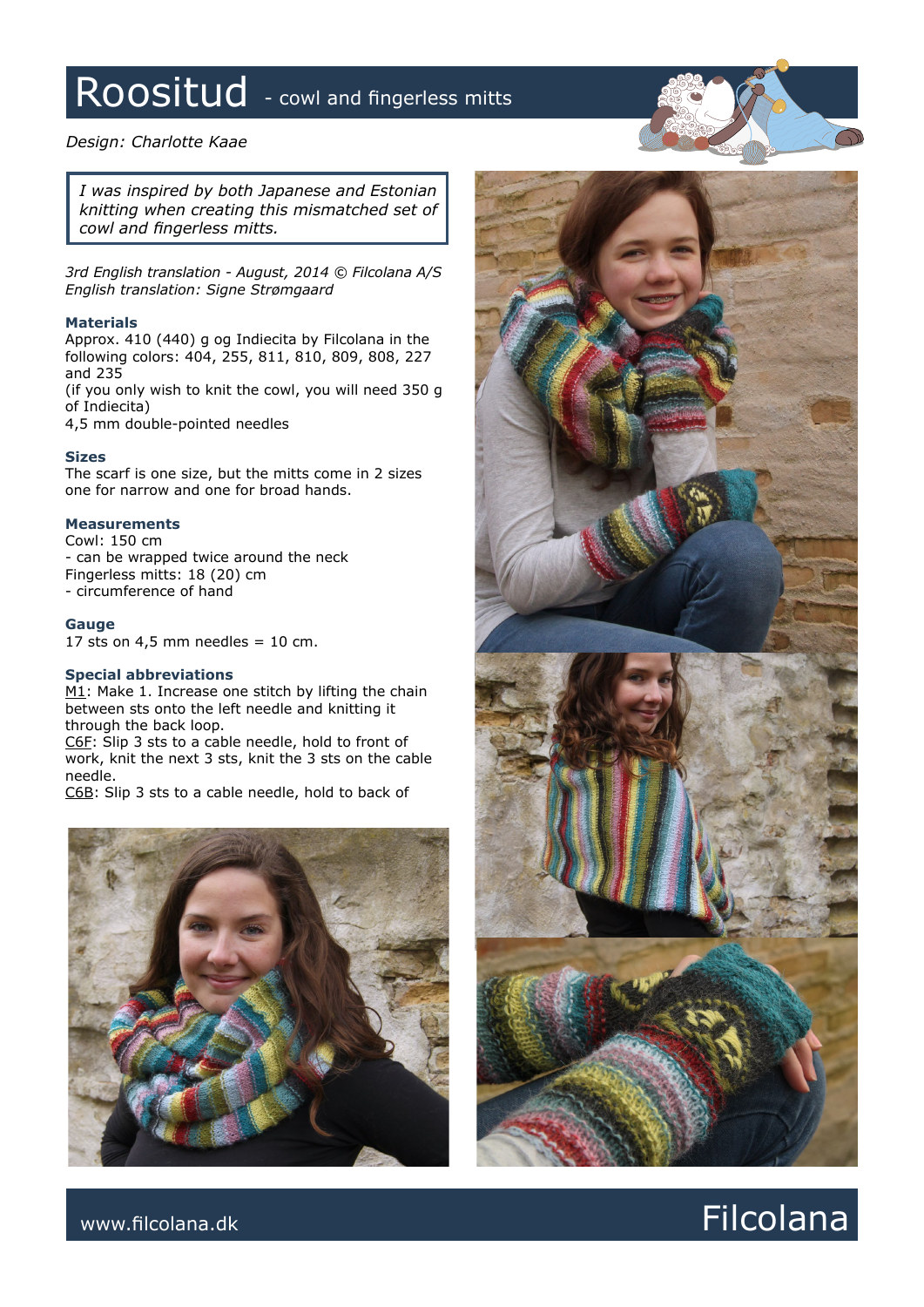# Roositud Page 2

work, knit the next 3 sts, knit the 3 sts on the cable needle.

skp: Slip 1 stitch, knit the next stitch, pass the slipped stitch over the knit one.

### **Directions for knitting**

The cowl is worked as a long tube in random stripes. The cast-on and bind-off edges are sewn together at the end.

The fingerless mitts are worked from the hand up, starting with cables. After this a section is worked in a Roositud pattern, then the rest of the mitts are worked in random stripes.

### **Scarf**

Cast on 138 sts on a 4,5 mm needle. Join in the round and place a marker for the beginning of the round. Work the ridge pattern while at the same time woking random stripes.

### **Ridge pattern**

# **Round 1-4:** Knit.

**Round 5:** Break the yarn and change color. Purl. Work stripes and ridges until the the scarf measures approx. 150 cm. End on a round 5 in the same color as the cast on. Bind off.

#### **Finishing**

Sew the bind-off and the cast-on edges together using Kitchener stitch.

#### **Fingerless mitts**

Cast on 16 (16) sts with color 404 on 4,5 mm needle. Work back and forth.

Work the charted cables until the work measures 16 (18) cm. End on Row 12 of the chart. Bind off and sew the bind-off and the cast-on edges together using Kitchener stitch. Knit a second piece in the same way.

# **Instructions for the Roositud heart:** Cut the colors

of yarn you will be working the Roositud pattern with into 2 meter lengths. Fold the yarn double. Work to where the pattern starts. Lay pattern yarn from WS to RS between the needles. Knit the number of stitch the chart shows with the working yarn, then pass the pattern yarn back between the needles to the WS (this creates a float of the pattern yarn along the RS of the work, wrapping the working yarn). The ends of the pattern yarn now hang on the WS on either side of the pattern stitches. Make sure the two end are of equal length.

When working the next row of the pattern, the pattern yarn is once more pulled to the RS and the back on the WS as before. Now each end of the yarn is used for each side of the heart in the pattern.

#### **Right mitt**

Place a marker on either side of the side seam. Place each marker 5 (7) rows from the seam. Pick up and knit 31 (35) sts with color 404 and 4,5 mm needles along the edge of the work. Pick up sts along the longer section of the edge and not the shorter section



# www.filcolana.dk **Filcolana.dk** Reserves and the setting of the setting of the setting of the setting of the setting of the setting of the setting of the setting of the setting of the setting of the setting of the setting